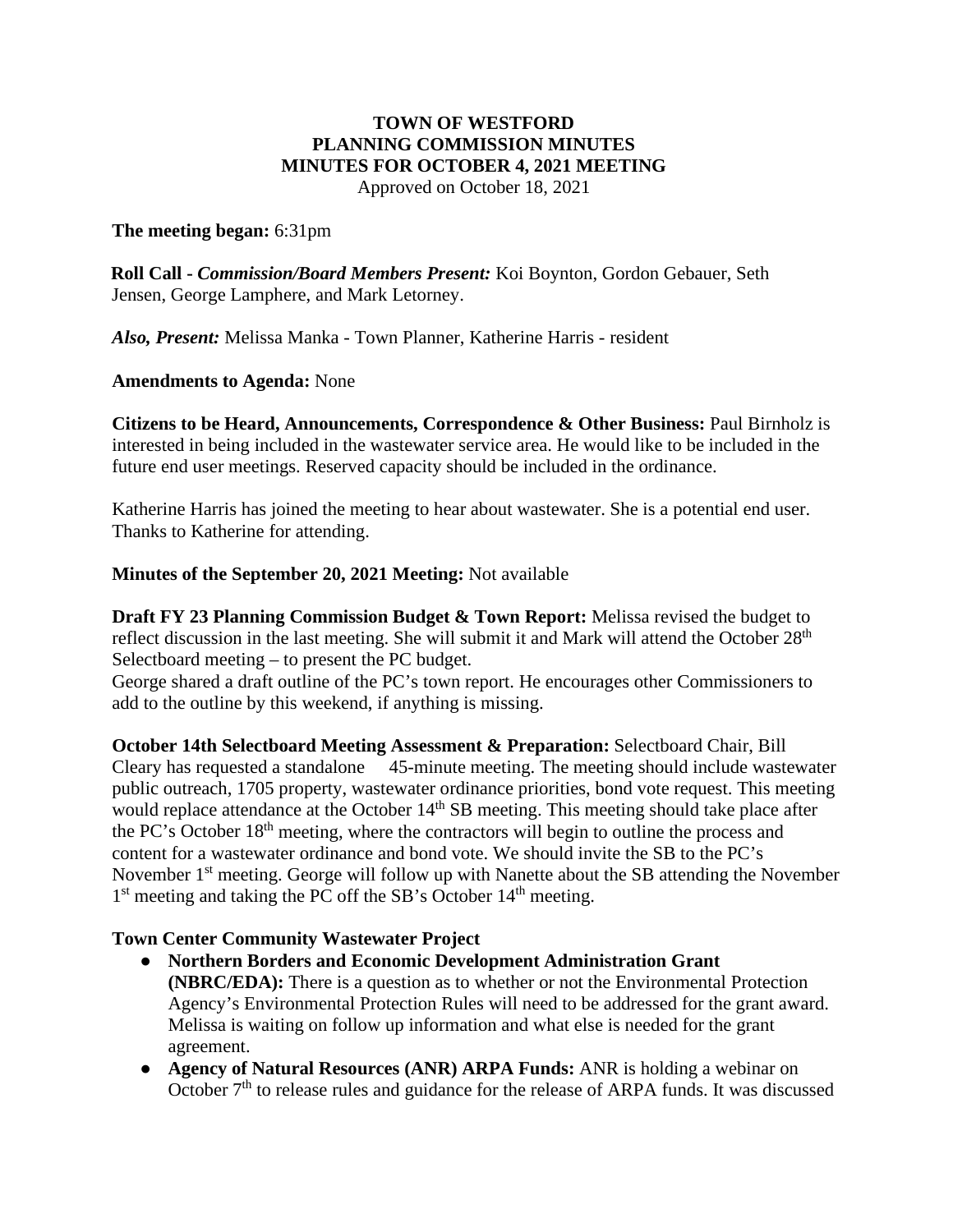to request Liz Curry, the town grant writer, attend the October  $7<sup>th</sup>$  webinar and review the match requirements of the NBRC/EDA grant and provide a memo to report out on each. Koi will follow up with Liz.

- **Clean Water State Revolving Fund Step 1 Facility Plan Approval & Step 2 Application:** Approval of the Environmental Impact Report is holding up the approved funding for the Step 2. The Environmental Impact Report indicates that there is no significant impact from the project and, when possible, the work will take place in places already impacted such as driveways. The Step 2 Loan Agreement will need to be executed by the SB. Brad and Allen (contractors) are reviewing the services agreement and will outline the priority activities for the first \$125,000. Public outreach and the draft wastewater ordinance will be included in the priority list. The details of the Step 1 and Step 2 were discussed. Melissa followed in email with the following information.
	- o Step1 Loan Request  $$39,050 \text{ w}/50\%$  forgiven = \$19,525 owed
	- o Step 2 Request  $$250,352 \text{ w}/ $125,00$  forgiven =  $$125,352$  owed, if additional funds are acquired (local ARPA fund request) or a bond vote approves said expense. At this point, we can only spend the \$125,000 to be forgiven.
	- o Step 1 & 2 are rolled together for a total step 2 LOAN AMOUNT of \$289,401 w/ a \$144,525 forgiven and \$144,876 to be repaid or rolled into step 3, if the project moves forward.

George requested that Melissa include the Step 1 and 2 numbers in a memo to the SB along with the information in the September  $30<sup>th</sup>$  email to the PC – requesting execution of the Step 2 loan agreement.

● **Public Outreach Committee:** The walk through took place. The public outreach committee feels it went well and good questions were asked. The walk included the Common and a walk down Brookside Road to the field.

The senior's meeting will take place on Monday at 12:30.

The larger community meeting will take place on October  $19<sup>th</sup>$  at the school. Eric Ford is working on hybrid technology and is doing a run through at the school on Tuesday. It has not been decided if a site visit to Waitsfield/Warren will happen. This will be decided after the October 19<sup>th</sup> meeting.

Having ordinance language will help with outreach.

The website blog is being populated with detailed information on the exploration of capacity at different sites.

Approximately, 20 surveys were circulated to the service area. 14 responses have been received with 46% interested or maybe interested in taking part (8 interested, 3 maybe, 4 no). This is good news. Using this as part of public outreach was discussed. It was explained that the survey was used to gauge interest and identify what other information people need. It was not intended that survey results would be shared but used to inform feasibility and public outreach needs. The Step 2 will include firm confirmation from end users, as the contractors work with each property on hooking up. The survey results are in addition to the existing confirmed users – town office, library, old store, Ira Allen, Common Hall, Westford Country Store.

We have reached the point of having enough properties that would connect to continue moving forward with the project. The survey is also gathering questions from end users.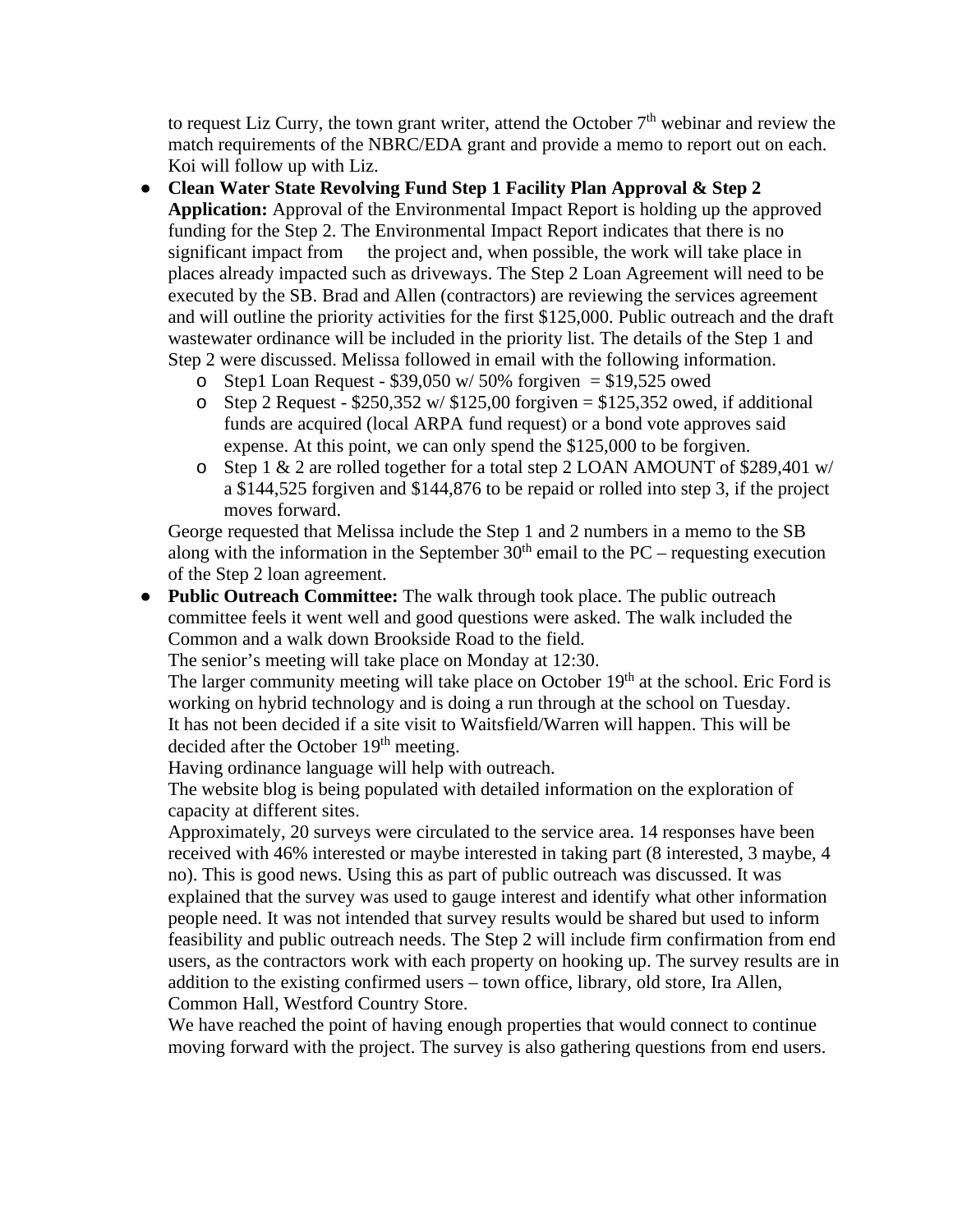## **1705 Route 128 Property Project**

● **Vermont Community Development Program Planning Grant:** Grant agreement conditions have been met and notice to proceed has been received. Reimbursements can now be submitted. The first meeting is October  $27<sup>th</sup>$ . The public engagement will begin the 1<sup>st</sup> week of November. Melissa has talked with Steve Libby (Executive Director of VT River Conservancy (VRC). VRC will submit an application for the January VT Housing Conservation Board (VHCB) funding round. For this application the following things will need to be completed – property appraisal, purchase and sales agreement, preliminary site plan, confirmation from all project partners. That funding cycle will be out for public deliberation until March  $16<sup>th</sup>$ . The challenge is that the property can't be cleaned up under the Brownfields program until it is owned by a non-profit organization or the town. VHCB guidelines state that the property can't be purchased until the property is cleaned up.

Mark informs the PC that the property owner is not happy with the current timeline. They are frustrated with how long the Brownfields work has taken and the appraisal is not complete. They would like an actionable agreement in place by the end of March. In order for this to happen the appraisal and purchase and sales agreement need to be complete. Melissa and Taylor are working with the appraiser.

● **Brownfield Program – Phase 2, Petroleum Clean Up:** The supplemental PAH is complete. A summary of this report should be provided to the SB. The current report confirms that contamination is found in the ditch. This can now be used to inform the site plan and that filling the ditch should be considered.

The Corrective Action Plan for the petroleum under the storage tank is in the appeal period until the end of October. After that the work can go out to bid. This clean up will be paid by the property owner's insurance company. The archaeological report constricts where this clean up can happen and it should be anticipated that more clean up will need to happen during redevelopment.

- **FY 22 Unified Planning Work Program (UPWP):** The scope of work has been approved and Hoyle & Tanner have received notice to proceed. The first site walk will take place at 1pm on October  $19<sup>th</sup>$ . The focus of the work is to gather existing conditions and provide scenarios once the preliminary site plan is complete.
- **Discussion with Project Partners & Timeline:** In addition to the request for an actionable agreement, the property owner would also like confirmation of Pigeon family recognition. Using the Pigeon name for a new municipal building has been discussed in the past. The PC offered up Pigeon Park as a better option since public access is a confirmed element of the project and a new municipal building is not.

**American Recuse Plan Act (ARPA):** The committee has met. They will meet again in late October to develop a process for gathering information from the community. The PC should consider submitting a project request. The PC anticipates two requests - \$125,000 for the portion of the Step 2 that is not forgiven. There will also be additional funds for the Step 3. It was discussed that the PC might not be able to consider that all is covered by ARPA with other requests being submitted by the community. It is pointed out that the ARPA funds will be very restricted and many community submissions will be ineligible. It is also discussed that the replacement of the Rt. 108 culvert will be eligible if it can be tied to water quality as identified